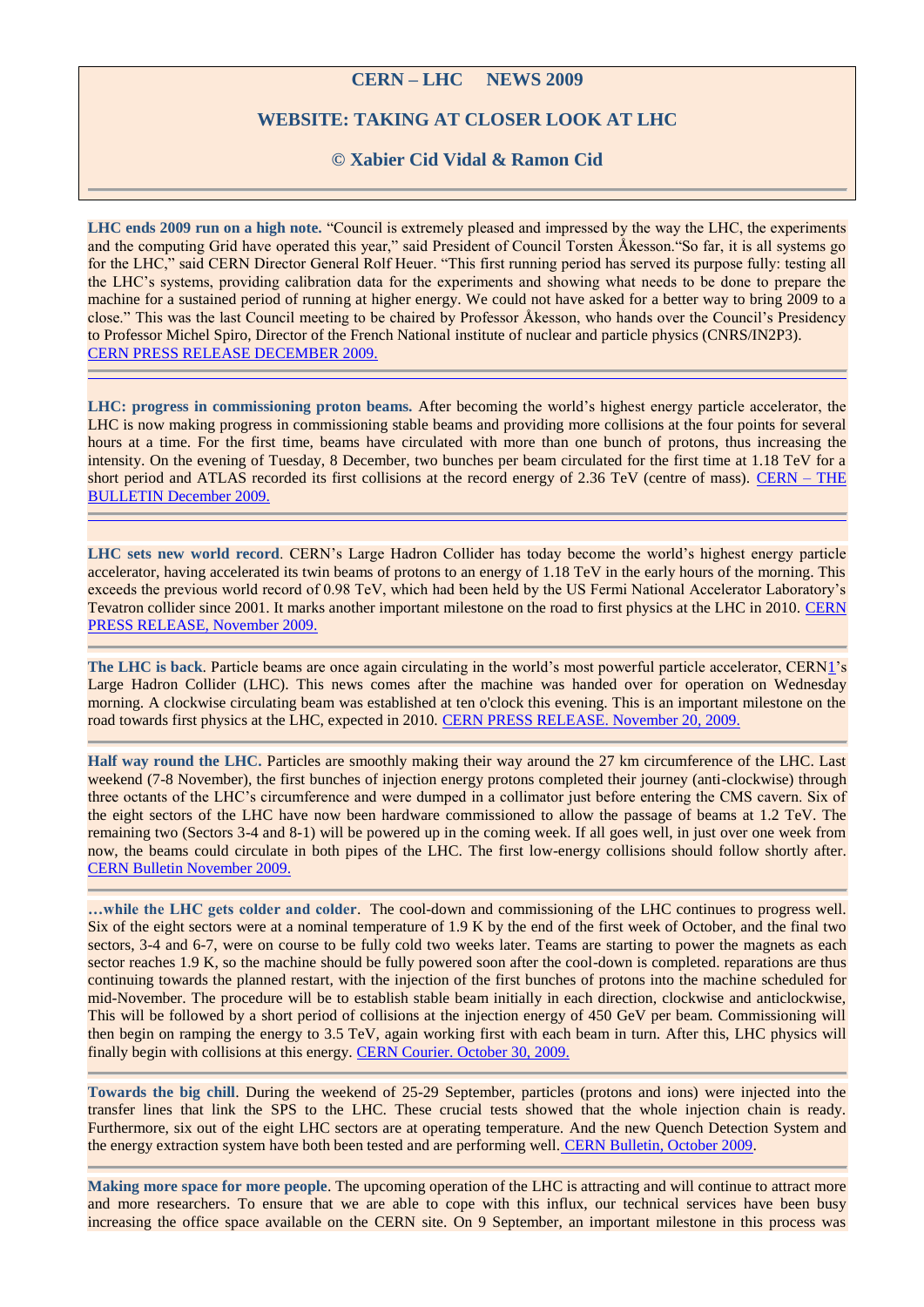passed when we laid the foundation stone of Building 42, which will provide 300 additional workstations for scientists analysing the LHC data, in addition to the 800 already available in the adjoining Building 40. [CERN BULLETIN](http://cdsweb.cern.ch/journal/article?issue=39/2009&name=CERNBulletin&category=News%20Articles&number=2&ln=es)  [September 2009.](http://cdsweb.cern.ch/journal/article?issue=39/2009&name=CERNBulletin&category=News%20Articles&number=2&ln=es)

**The Latest from the LHC: Switching on the magnets**. The architecture of the LHC, which is partitioned into eight cryogenically and electrically independent sectors, allows the commissioning of the machine on a sector-by-sector basis. When a sector reaches nominal cryogenic conditions (-271.3  $\degree$ C or 1.9 K), and provided that the control systems (Quench Detection System and Powering Interlock Controllers) work correctly and give the clearance, powering tests can be performed on the magnets. Currently, three sectors are at nominal cryogenic temperature and powering tests are being carried out in all three of them. Current began to flow in the magnets of Sector 1-2 at the end of August. This week, the sector was the first to be powered with the new, recently installed Quench Detection System (QDS). Magnet powering tests have also started in two other sectors, namely Sectors 5-6 and 7-8, where the new QDS is being installed. The two sectors are now ready for tests with higher current – the so-called Powering Phase II. [CERN](http://cdsweb.cern.ch/journal/article?issue=39/2009&name=CERNBulletin&category=News%20Articles&number=3&ln=es)  [BULLETIN September 2009.](http://cdsweb.cern.ch/journal/article?issue=39/2009&name=CERNBulletin&category=News%20Articles&number=3&ln=es)

**LHC to run at 3.5 TeV for early part of 2009-2010 run rising later.** Large Hadron Collider will initially run at an energy of 3.5 TeV per beam. The LHC will run at 3.5 TeV per beam, when it starts up in November this year, until a significant data sample has been collected and the operations team has gained experience in running the machine. Thereafter, with the benefit of that experience, the energy will be taken towards 5 TeV per beam. At the end of 2010, the LHC will be run with lead ions for the first time. After that, the LHC will shut down and work will begin on moving the machine towards 7 TeV per beam. [CERN Press Release, August 2009.](http://press.web.cern.ch/press/PressReleases/Releases2009/PR13.09E.html)

**[ALICE & LHCb: refinements for the restart.](http://cdsweb.cern.ch/journal/article?issue=34/2009&name=CERNBulletin&category=News%20Articles&number=1&ln=en)** Following the previous issue, the Bulletin (CERN) continues its series to find out what the six LHC experiments have been up to since last September, and how they are preparing for the restart. Previously we looked at CMS and ATLAS; this issue we will round up the past 10 months of activity at ALICE and LHCb. [CERN Bulletin. August 3rd 2009.](http://cdsweb.cern.ch/journal/article?issue=34/2009&name=CERNBulletin&category=News%20Articles&number=1&ln=en)

**Not a moment to lose at the LHC.** But even with the accelerator shut down, there has been no time to relax. Physicists not involved in major repairs to the collider have been busy upgrading both equipment and software, making minor fixes that originally had been scheduled for the LHC's first winter shutdown, and repairing nagging problems that cropped up during years of construction. [Symmetry, August 2009.](http://www.symmetrymagazine.org/cms/?pid=1000736)

**LHCb have a new [brochure](http://cdsweb.cern.ch/record/1194057/files/CERN-Brochure-2009-007-Eng.pdf)**. July 2009.

**Knocking on the door again**. The LHC's anti-clockwise beam transfer system was tested on 6 and 7 June. Particle bunches were sent from the SPS through the 2.8 km transfer line towards the LHC where it intersects just before the LHCb cavern. The beam went down the transfer line and stopped just before reaching the LHC tunnel, where a beam stopper – 4 m of graphite – is physically placed in the beam line to prevent the beam from taking the last step into the LHC. Part of the LHCb detector was turned on during the beam test, allowing the reconstruction of tracks through the Vertex Locator. [CERN Courier, July 2009.](http://cerncourier.com/cws/article/cern/39736)

**LHC Experiments: refinements for the restart**. As the LHC restart draws closer, the Bulletin will be taking a look at how the six LHC experiments are preparing and what they have been up to since last September. In this issue we start with a roundup of the past 10 months of activity at CMS and ATLAS, both technical work and outreach activities. CERN [Bulletin. July 20th 2009.](http://cdsweb.cern.ch/journal/article?issue=31/2009&name=CERNBulletin&category=News%20Articles&number=1&ln=en) 

**All repairs in Sector 3-4 completed**. All repairs in Sector 3-4, the sector damaged during the incident last September, have been completed and the sector has been closed up. After the last electrical interconnection was brazed, the final "W bellow" - the large accordion-shaped sleeve that covers the interconnections between two magnets - was closed on 23 June. The teams have now started to pump the air out in order to leak-test the insulation vacuum. Once all the vacuum tests and electrical tests have been completed the sector will be ready to start the cool-down process. [The Bulletin](http://cdsweb.cern.ch/journal/article?issue=29/2009&name=CERNBulletin&category=News%20Articles&number=4&ln=es)  [\(CERN\) June 2009.](http://cdsweb.cern.ch/journal/article?issue=29/2009&name=CERNBulletin&category=News%20Articles&number=4&ln=es)

**Final magnet for sector 3-4 goes underground**. With all of the necessary magnets now underground, work in the tunnel will continue to connect them together. In total 53 magnets were removed from sector 3-4 following the incident on 19 September 2008. Of these, 16 magnets had sustained minimal damage and so were refurbished and put back into the